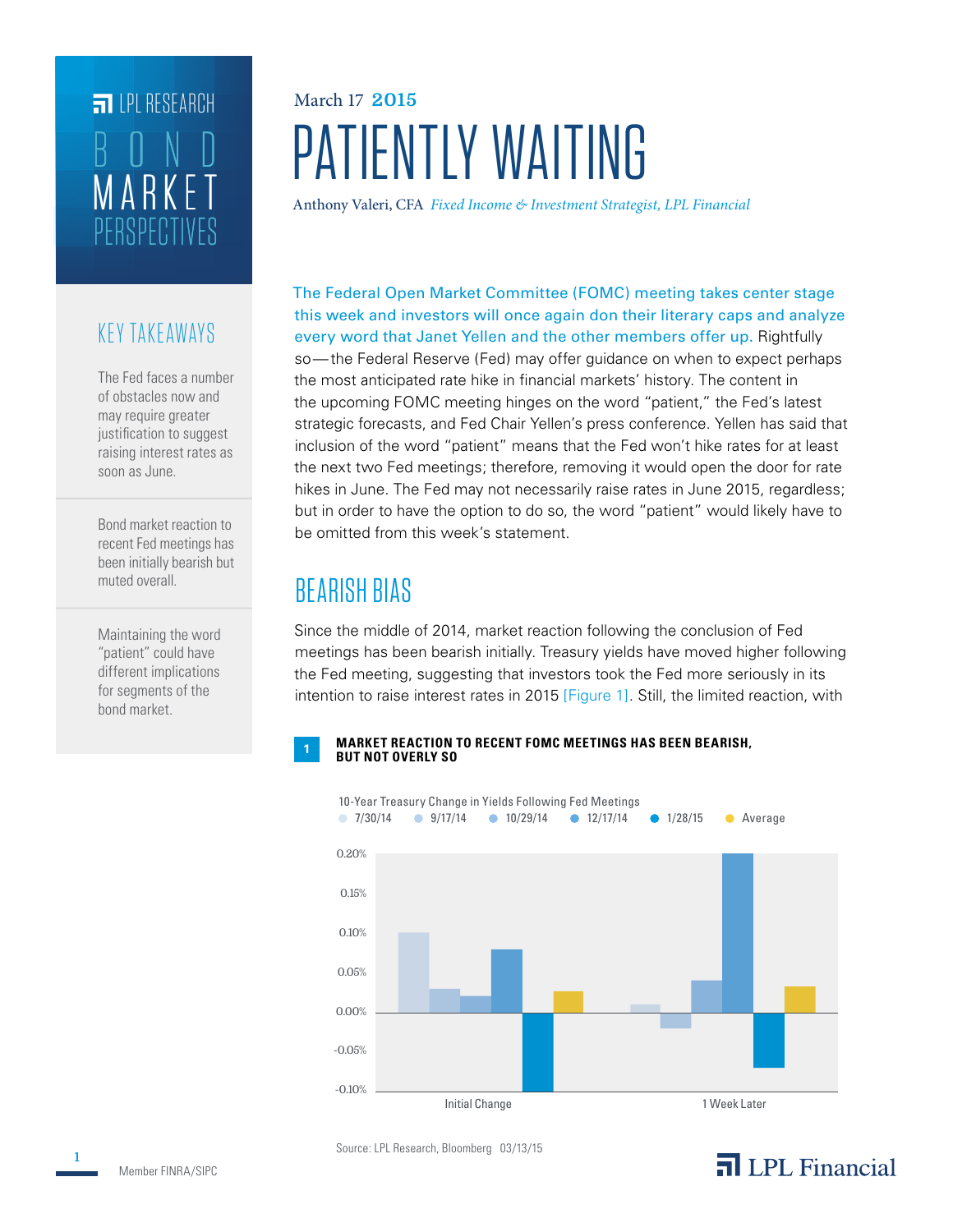only two meetings showing a change of 0.1% or more, and more mixed market reactions one week after, suggests the Fed has managed its message well. It also suggests that many investors continue to doubt the Fed will actually follow through with a potential rate hike on their approximate June 2015 time frame even if the word "patient" is omitted.

### **OBSTACLES**

Recent employment data, which have exceeded expectations, reflect positively on the trajectory of the U.S. economy, but several obstacles suggest the Fed may take a cautious stance this week.

- **Low inflation expectations. U.S. inflation** expectations increased off the January 2015 low, but they remain very low by historical comparison and have turned lower again over the past week. The U.S. dollar has surged higher again this month after a strong start to the year and significant gains in 2014. Oil prices are still hovering near multiyear lows and wage pressures have yet to materialize in any meaningful way. Both have caused inflation expectations to remain at levels below what the Fed would find optimal for a rate hike.
- Strong dollar impact. The dollar's rally has an economic impact as well, making U.S. exports more expensive abroad, slowing exportsensitive economic activity in the process. Businesses with an international presence are also hurt, as profits denominated in foreign currency take big hits when translated back to U.S. dollars.
- Weaker first quarter 2015 growth. Consensus forecasts for first quarter gross domestic product (GDP) growth have decreased to the mid-1% range, down from 2-3% growth forecasts. Consumer spending has underwhelmed so far in 2015 with weaker than expected retail sales in January and February. So far, consumers have chosen not to spend all

of the savings generated from lower gasoline and energy prices. Add West Coast port disruptions, lower investment from the energy sector, and weaker exports due to a stronger U.S. dollar, and you get a slower than expected pace of growth to start 2015.

§ Global central bank easing. In 2015 alone, 23 central banks across the world have cut interest rates. If we consider the 19 countries represented in the Eurozone and covered by the European Central Bank (ECB), the number of individual countries reaches 41. Can the Fed swim against the tide of global rate cuts? Perhaps, but the Fed would need a strong case to support raising interest rates in the face of global easing.

Rate hike expectations have increased since the end of the last Fed meeting in January 2015 but remain well below the Fed's forecasts.

### STILL CALLING THE FED'S BLUFF

These obstacles help explain why the bond market does not seem convinced of a midyear start to rate hikes. Rate hike expectations have increased since the end of the last Fed meeting in January 2015 but remain well below the Fed's forecasts, as outlined in its quarterly strategic economic projections and the "dot plot" (the appropriate level for the fed funds rate at year-end 2015, 2016, 2017, and in the "longer run") [Figure 2]. Timing of the first rate hike is October 2015 according to fed fund futures, up from November 2015 following the January 2015 meeting but still later than what many Fed officials have implied.

**2**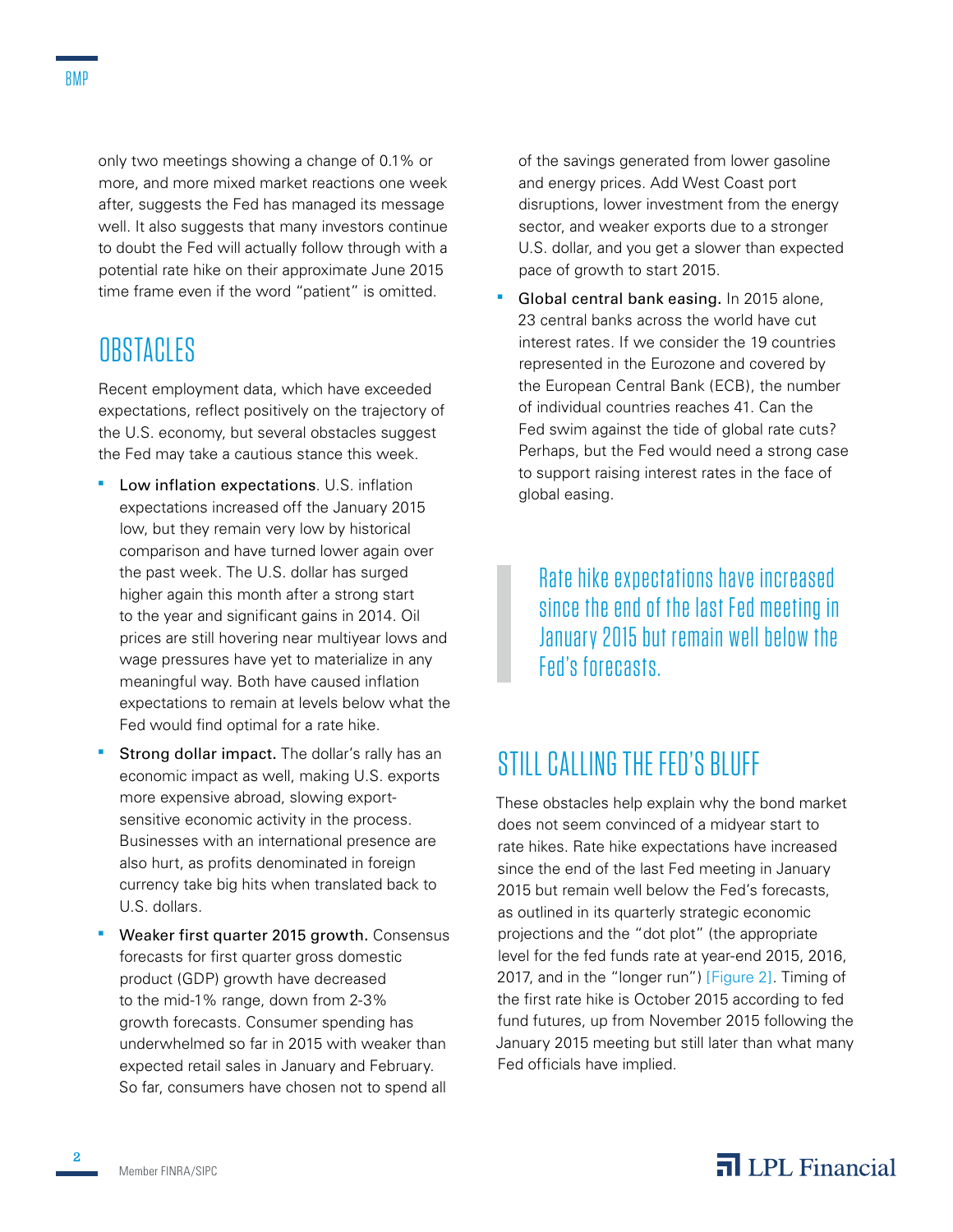The fed funds rate projections in Figure 2 are from the December 2014 meeting, but the composition of Fed policy voters has changed since then. Charles Plosser and Stanley Fisher, previously two of the most hawkish FOMC members, have retired and are not voters in 2015; they were replaced with only one hawkish voter, creating a slightly more market-friendly, or dovish, Fed compared with 2014. As a result, when new fed funds rate projections are published at the conclusion of the March meeting, median interest rate projections may come down slightly.

### THE MARKET'S VERDICT

So far in 2015, signs that the Fed is moving ahead with a potential rate increase as soon as June 2015 have been greeted with mixed results. Yields on short-term Treasuries, such as the 2-year note, have

continued to move higher, with the 2-year yield not far from a cycle high of 0.74% reached in December 2014. Longer-term 10- and 30-year Treasury yields have moved lower in response, a sign the bond market views potential rate hikes as reinforcing the low inflation outlook. Riskier segments of the bond market, such as high-yield, have responded with modestly weaker prices, as an early rate hike may add to the sluggish growth environment.

On the other hand, market reaction to signs the Fed may be "patient" and wait longer to raise rates has generally been positive for risk assets such as high-yield bonds and stocks. Short-term Treasuries have also benefited from the delay in interest rate hikes as it reduces rising rate risk; while longerterm Treasury yields have been mixed to higher, depending on overseas influences, which continue to support Treasuries. The yield advantage of 10 year Treasuries relative to German government

#### **2 FED RATE HIKE EXPECTATIONS HAVE MOVED HIGHER BUT ARE STILL FAR BELOW FED FORECASTS**



Source: LPL Research, Chicago Board of Trade (CBOT), Bloomberg 03/16/15